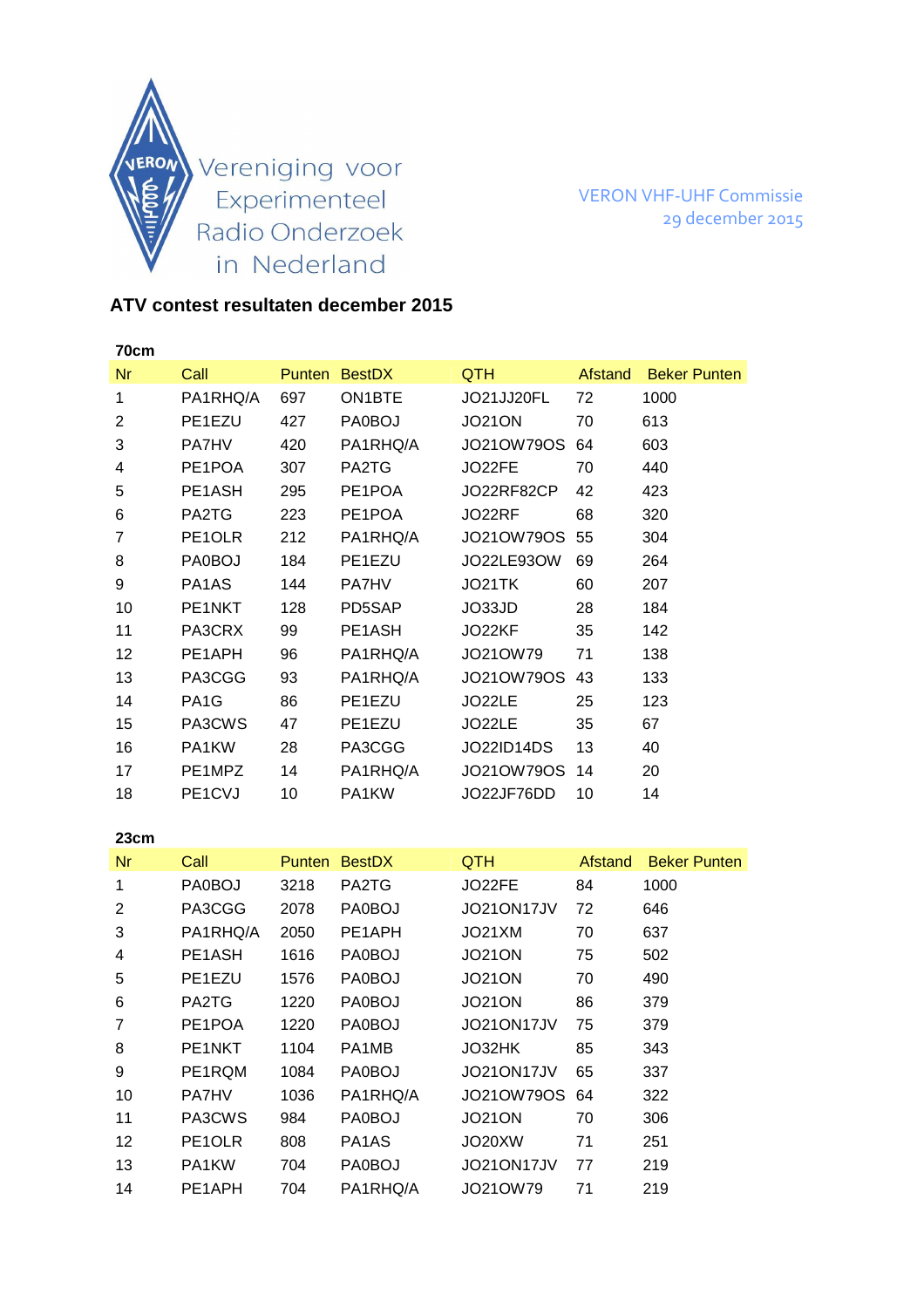| 23cm           |                   |        |               |                   |                |                     |
|----------------|-------------------|--------|---------------|-------------------|----------------|---------------------|
| Nr             | Call              | Punten | <b>BestDX</b> | QTH               | <b>Afstand</b> | <b>Beker Punten</b> |
| 15             | PA3CRX            | 636    | PA3CGG        | <b>JO22ID14DS</b> | 48             | 198                 |
| 16             | PE1MPZ            | 612    | PA3CGG        | <b>JO22ID14DS</b> | 30             | 190                 |
| 17             | PA1AS             | 576    | PE1OLR        | <b>JO21UN</b>     | 72             | 179                 |
| 18             | PE1BQE            | 540    | PA3CGG        | <b>JO22ID</b>     | 51             | 168                 |
| 19             | PE1PAZ            | 336    | PE1MPZ        | JO22NB02NU        | 28             | 104                 |
| 20             | PE1CVJ            | 296    | PA3CGG        | <b>JO22ID14DS</b> | 23             | 92                  |
| 21             | PC <sub>2F</sub>  | 104    | PE1EZU        | JO22LE93OW        | 26             | 32                  |
|                |                   |        |               |                   |                |                     |
| 13cm           |                   |        |               |                   |                |                     |
| <b>Nr</b>      | Call              |        | Punten BestDX | QTH               | Afstand        | <b>Beker Punten</b> |
| $\mathbf{1}$   | PA0BOJ            | 4760   | PA2TG         | JO22FE            | 84             | 1250                |
| $\overline{2}$ | PA1RHQ/A          | 4370   | ON1BTE        | JO21JJ20FL        | 72             | 1148                |
| 3              | PA3CGG            | 4350   | PA0BOJ        | JO21ON17JV        | 72             | 1142                |
| 4              | PE1ASH            | 3830   | PA0BOJ        | <b>JO21ON</b>     | 75             | 1006                |
| 5              | PE1EZU            | 3430   | PA0BOJ        | <b>JO21ON</b>     | 70             | 901                 |
| 6              | PE1NKT            | 2360   | PA1MB         | JO32HK            | 85             | 620                 |
| $\overline{7}$ | PA2TG             | 2165   | PA0BOJ        | <b>JO21ON</b>     | 86             | 569                 |
| 8              | PE1POA            | 1950   | PA3CGG        | <b>JO22ID14DS</b> | 56             | 512                 |
| 9              | PE1RQM            | 1625   | PA3CGG        | <b>JO22ID14DS</b> | 52             | 427                 |
| 10             | PA3CRX            | 1350   | PA3CGG        | <b>JO22ID14DS</b> | 48             | 355                 |
| 11             | PA3CWS            | 1250   | PE1ASH        | JO22KF            | 41             | 328                 |
| 12             | PA7HV             | 1140   | PA1RHQ/A      | JO21OW79OS        | 64             | 299                 |
| 13             | PE1BQE            | 810    | PA3CGG        | <b>JO22ID</b>     | 51             | 213                 |
| 14             | PA1KW             | 740    | PA0BOJ        | JO21ON17JV        | 77             | 194                 |
| 15             | PE1CVJ            | 690    | PA3CGG        | <b>JO22ID14DS</b> | 23             | 181                 |
| 16             | PE1PAZ            | 545    | PA2TG         | JO22FE            | 23             | 143                 |
| 17             | PE1MPZ            | 530    | PA3CGG        | <b>JO22ID14DS</b> | 30             | 139                 |
| 18             | PE1OLR            | 500    | PA0BOJ        | JO21ON17JV        | 36             | 131                 |
| 19             | PC <sub>2</sub> F | 130    | PE1EZU        | JO22LE93OW        | 26             | 34                  |
| 20             | PA1AS             | 120    | PA3DLJ        | JO20VW            | 12             | 32                  |
|                |                   |        |               |                   |                |                     |
| 9cm            |                   |        |               |                   |                |                     |
| <b>Nr</b>      | Call              | Punten | <b>BestDX</b> | <b>QTH</b>        | Afstand        | <b>Beker Punten</b> |
| 1              | PE1ASH            | 575    | PA3CRX        | JO22QE51EF        | 35             | 1500                |
| $\overline{c}$ | PE1CVJ            | 370    | PE1EZU        | JO22LE93OW        | 18             | 965                 |
| 3              | PA3CGG            | 275    | PE1ASH        | <b>JO22KF40OE</b> | 15             | 717                 |
| 4              | PE1PAZ            | 255    | PA3CGG        | JO22ID14DS        | 12             | 665                 |
| 5              | PA3CRX            | 175    | PE1ASH        | JO22KF            | 35             | 457                 |
| 6              | PA1KW             | 165    | PA3CGG        | <b>JO22ID14DS</b> | 13             | 430                 |

7 PE1EZU 140 PE1CVJ JO22KH16ST 18 365 8 PE1NKT 95 PA1PRD JO33FI 19 248